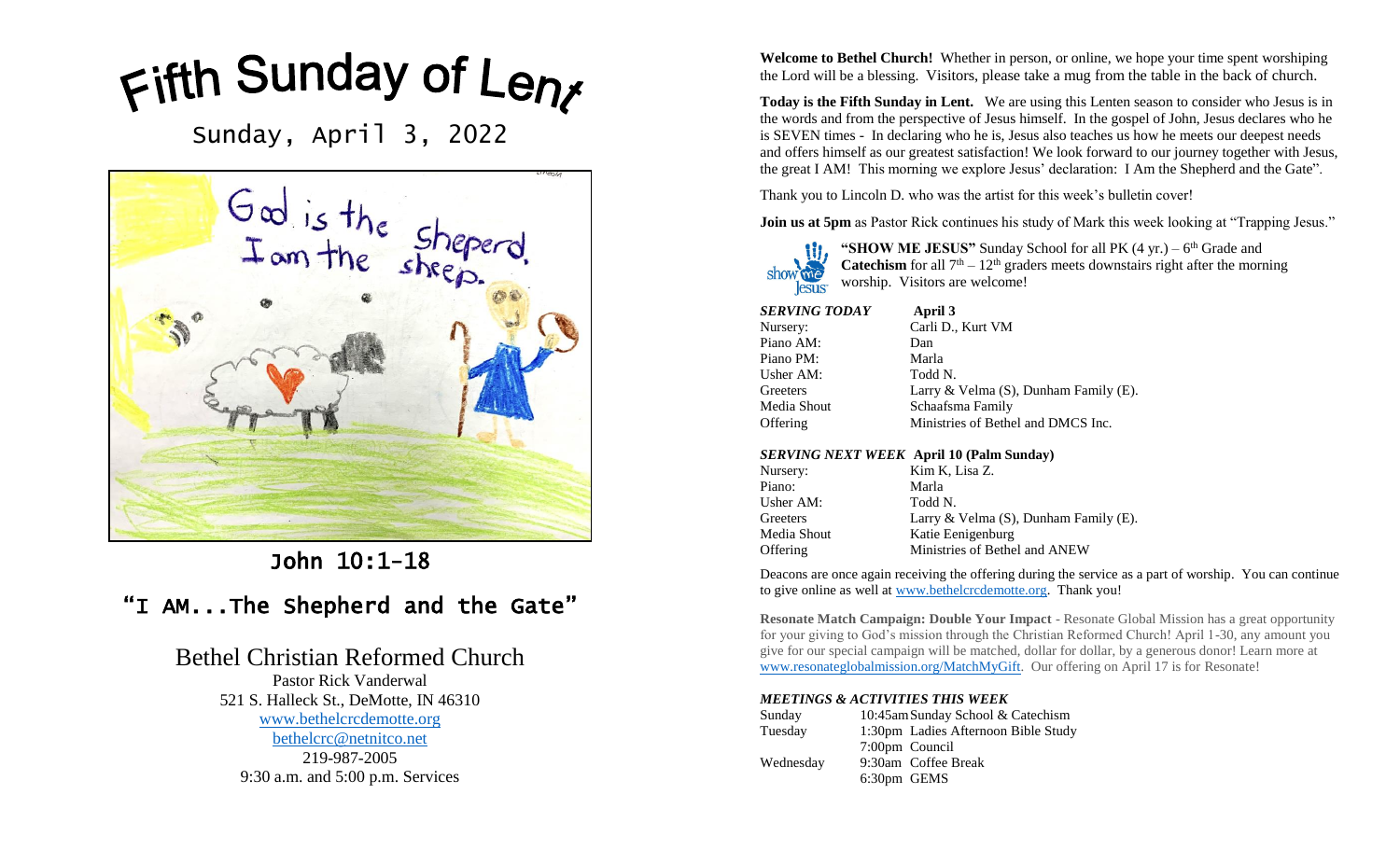#### **MORNING WORSHIP**

Gathering Song of Praise: "Ancient of Days" Welcome

Opening Prayer:

Loving Shepherd, you know our names; you care for us. When we face darkness and death, walk beside us. When we hunger for your love, fill us with your presence. When we are fearful, feed us at your table. May we dwell in your house of goodness and mercy all the days of our lives. **Amen.**

God's Greeting

Mutual Greetings

Songs: "What Can I Do"

"He Knows My Name"

Prayer of Confession

Assurance of God's Grace

Song of Response: "My Shepherd Will Supply My Need"

Offering, for Ministries of Bethel and DMCS Inc. Prayers of God's People

Scripture: John 10:1-18 Sermon: **I AM: The Shepherd and the Gate** Prayer

God's Blessing:

Nourished by the Shepherd's abundant love, go forth to walk in the paths of righteousness. Love one another in truth and action.

**May God's abundant blessings remain on us forever. Amen**

Closing Song: "Savior, Like a Shepherd Lead Us"

#### *CHURCH FAMILY – Please continue to pray for:*

- Please continue to pray for Keith C. He continues to make improvements, bit by bit, and doctors are working to wean him off of dialysis treatments, breathing machines and antibiotics. Please keep Keith and Connie in your prayers, that God's healing grace may be upon him.
- A prayer of thanksgiving from Andrew and Heidi D about Lincoln who spent a night at Comer children's hospital in Chicago, due to some pain and a potential infection. He responded to treatment, was discharged and came home the next day! Praise God for his providential hand!
- We extend our sympathy to Dan and Lisa Zylstra and family as they mourn the loss of a close uncle Rev. David Zylstra. Pray for his family, for Dan's dad, and others as they mourn his loss. We praise God for the comfort we have in Christ!
- Prayers for Elmer, Ted & Donna, Corky, and others who are confined or struggle with health.

#### **5 PM AFTERNOON WORSHIP**

### Welcome

Confession of Faith: Belgic Confession Article 1: The Only God *We all believe in our hearts and confess with our mouths that there is a single and simple spiritual being, whom we call God eternal, incomprehensible, invisible, unchangeable, infinite, almighty; completely wise, just, and good, and the overflowing source of all good.*

Opening Song: "Immortal, Invisible God Only Wise" Prayer

#### Time of Praise:

- "Amazing Love" (You Are My King)
- "This Is My Father's World"
- "I Love Your Church, O Lord"

#### Mark 12:13-27

Mark Manuscript Sermon Study: **Trapping Jesus** Prayer Closing Song: "Savior Again to Your Dear Name We Raise"

#### *ANNOUNCEMENTS*

**LADIES AFTERNOON BIBLE STUDY** will meet at the home of Dianne DV on Tuesday, April 5 at 1:30. We will be studying Lesson 11, Balanced Expectations.

**COUNCIL** will meet this week Tuesday at 7pm.

**COFFEE BREAK** meets on Wednesday's from 9:30am-11am. Nursery Provided.

**GEMS** will meet this week Wednesday, April 6. We will be doing various activities in preparation for GEMS Sunday on April 24. This is an important meeting! We will also make a craft. Be sure to turn in completed badges and devotions.

**Check your mailbox for other announcements and information!**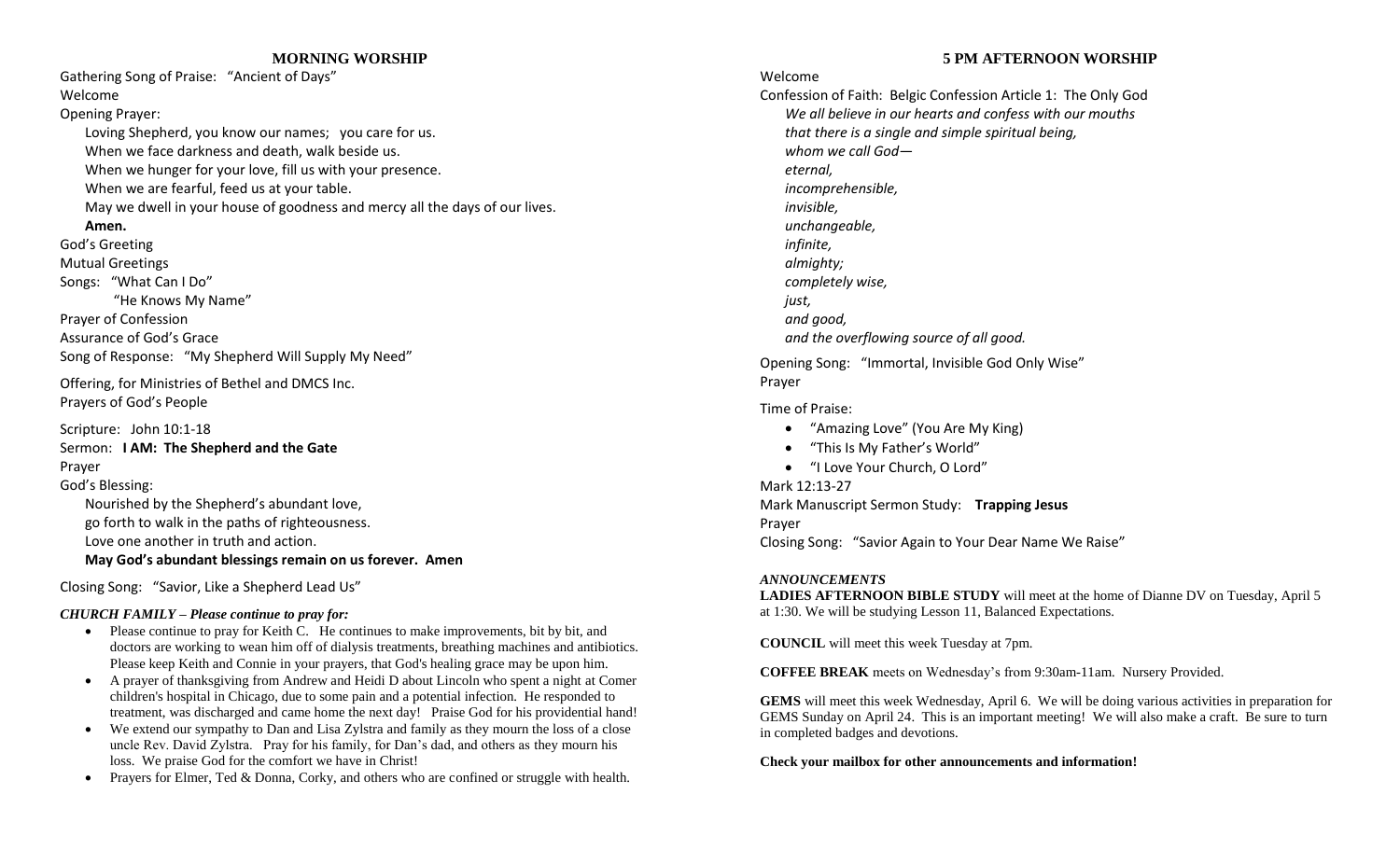**INSPIRE 2022 - Aug. 4-6, 2022.** We are considering attending, as a group, only for the day, Friday, Aug. 5. Early registration is due by March 31. If you are interested, but did not attend meeting last Sunday morning, please contact Cindy Musch.

Thank you so much congregation for your donations to Anew/Teen Mother Choices! Janell Rottier, the director, was very thankful for your generosity! Now we have **ANOTHER REQUEST**: One of the mom's is graduating out of the program this year and we are looking for at least 3 people who would be willing to help with the graduation dinner. It will be on May 19 from 6-8pm at the Crown Point CRC. This would be a great opportunity to serve and witness what God is doing through the program. If you are interested, please talk to Marla VM

**CPR/AED Training:** Some of you may have noticed that our church has an AED (Automatic External Defibrillator) on the wall, by the coffee table. That machine can save a life and it is easy to use, should it be needed someday. Knowing how to do CPR, along with using the AED, can save a person's life is as little as 2 minutes and it is absolutely possible for anyone to learn how to do CPR and use the AED! Due to some interest in learning how to do both, Andrea Z. is willing to teach a class to whoever is interested in learning these very easy lifesaving skills. There is no set date or time at this point, this is just a call out to see who is interested. It is highly encouraged for anyone who would like to learn not only adult CPR, but also infant CPR, how to relieve infant choking, and how to use the AED, to come to this class. The class takes approximately 2.5 to 3 hrs. and you will walk out knowing some amazing skills, that hopefully you will never need to use, but if you do, you can save a life! Please email, call or text Andrea Z. if interested. If there is interest, a future date/time will be set. [andreaffemt@yahoo.com](mailto:andreaffemt@yahoo.com) or text or call 262-705-7280.

**Bible League** Illiana Division Volunteers are hosting a special l**uncheon at Teibel's** Restaurant on Thursday, April 21 at 11:30am. Learn about the impact of ministry around the world and enjoy a fun fashion show. Reach out to Ruth or Rachel Broertjes for tickets – 219-987-2920. You will also have an opportunity to partner in sharing God's Word. Tickets for Chicken or Perch - \$20

Come to **WORSHIP NIGHT ON APRIL 16 AT 6 PM AT SPENCER PARK!** There will be yard games, snacks and refreshments at 5 pm and worship will begin at 6. This event is being organized by Covenant Christian High School students Kendra Zylstra and Nathan Bennett. Please call/text 219-743- 8125 with questions and for more information, or visit DeMotte Christian Schools' Facebook page. (In case of inclement weather, it will be in Covenant's gym). Also, bring a lawn chair or blanket to sit on. Hope to see you there for a great night of fellowship and worship!!

Oak Grove Nursing Home has a critical **need for volunteers** to help with opportunities such as assisting in Bible studies, bingo, arts and crafts and other social functions. If interested, you will need a TB test that they provide. Call 219 987 9227.

**THE MEN'S GOLF LEAGUE** will begin Tuesday, April 12 at 4:00 P.M. at Sandy Pines. All levels of skill are welcome. If you have any questions, please call or text Dave Jolink at 219-671-0730.

#### *SCHOOL ANNOUNCEMENTS*

**DMCS Bylaw Changes 2021-2022 –** Society members will vote on proposed Foundation Bylaws. Hard copies of these changes are available at either campus (DeMotte Christian Grade School or Covenant Christian High School).

DMCS Society Meeting – April 12, 2022 – DeMotte Christian Schools, Inc. strongly encourage you to attend the Annual Society Meeting on Tuesday, April 12 at 7pm at Covenant Christian High School. Society members will vote on the proposed advisory budget, new Board members, and proposed Foundation Bylaws. The bylaws require that a member "be 18 years of age or older and have individually contributed a minimum of \$50 to the school corporation in the 13 months prior to the publication of the agenda."

If submitting an absentee ballot for board members, a member must complete the election ballot AND the member affirmation statement, place in a sealed envelope, sign the outside, and turn in to the school offices. Hard copies of the Society booklets and Annual Financial report are available at either campus DMC Grade School or CC High School. The annual Financial Report will not be opened for discussion, it is simply provided to give insight and transparency into the financials of DMCS.

#### **Restored Resale Inc.**

Restored Resale, a DMCS partner, is in desperate need of volunteers and monetary donations to get the store up and running. They have a great many needs to meet, so please consider how you may be able to help them. Contact them at [RestoredResaleInc@gmail.com](mailto:RestoredResaleInc@gmail.com) to find out more and get involved. Thank you!

#### **DMC JOB OPENINGS FOR 2022-2023**

#### **Full-time Elementary Teaching Position for 2022-2023**

DeMotte Christian Schools, Inc is accepting applications for a full-time elementary teacher position. Grade level of the position to be determined based on the candidate's strength and current teaching staff. Applicants should hold at least a baccalaureate degree in elementary education from an accredited college or university and be an active member of a church with a Reformed persuasion. Although not a requirement, it is preferred that candidates possess leadership qualities or a special education background. Opportunities to lead extracurricular activities or athletics are also available. The position will be posted until filled. If interested, please submit your cover letter, resume, and a completed application to the contact below. Contact: Dan Weaver DeMotte Christian Grade School Assistant Principal Phone: 219.987.3721 Email: dweaver@dmcsemail.org

#### **Junior High Science Teaching Position for 2022-2023**

DeMotte Christian Schools, Inc. is accepting applications for a full-time Junior High Science teacher. Applicants should hold at least a baccalaureate degree in secondary education from an accredited college or university and be an active member of a church with a Reformed persuasion. Although not a requirement, it is preferred that candidates possess leadership qualities or a special education background. Opportunities to lead extracurricular activities or athletics are also available. Position will be posted until filled.

Contact: Mr. Dan Weaver DeMotte Christian Grade School Email: [dweaver@dmcsemail.org](mailto:dweaver@dmcsemail.org) Phone: 219.987.3721